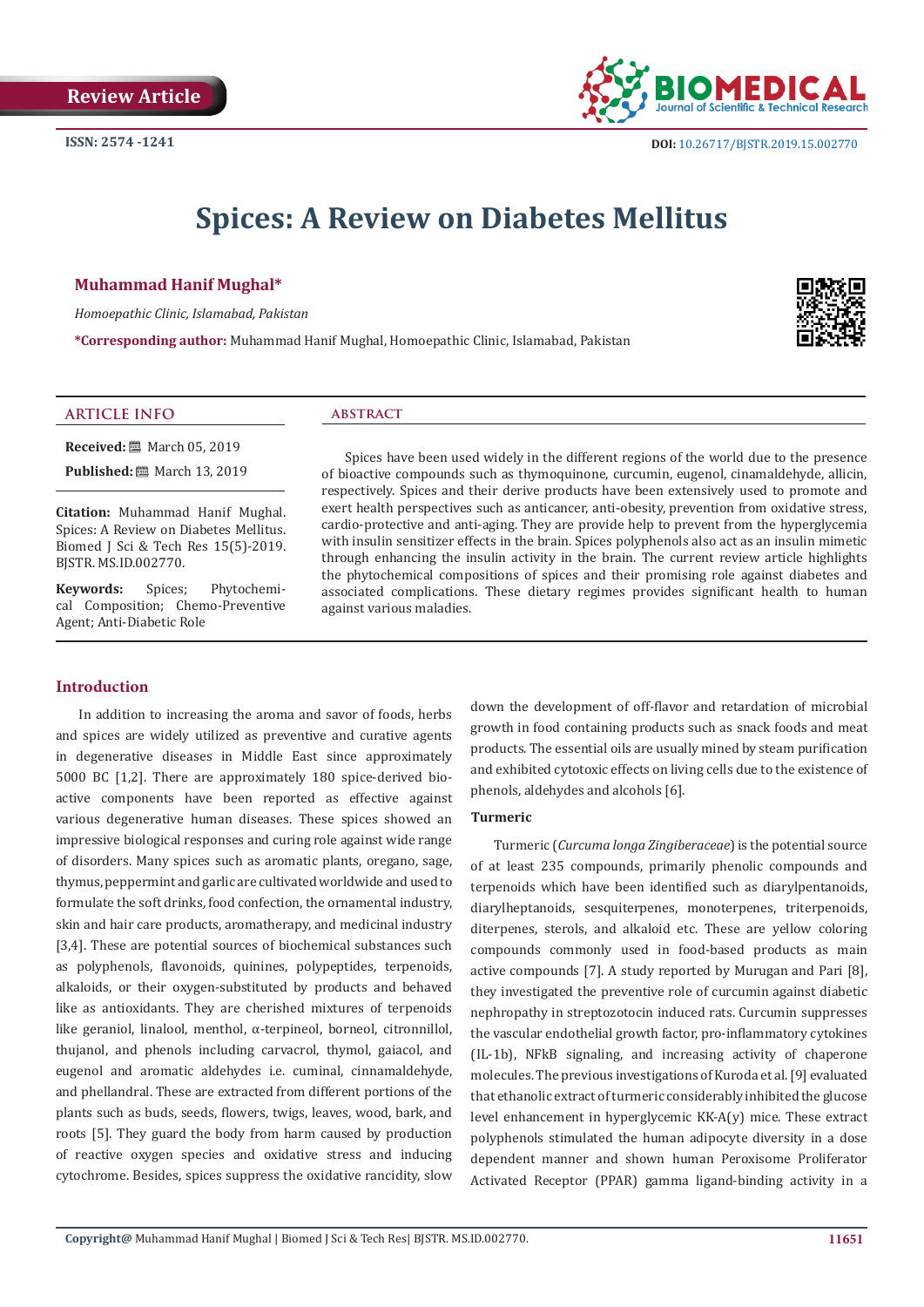GAL4-PPAR-gamma whimsy assay. Arun and Nalini [10] proposed the anti-hyperglycemia role of turmeric and its bioactive ingredient curcumin in a variety of animal models due to their antioxidant potential.

Curcumin reduced the glucose level, Free Fatty Acids (FFAs), glycosylated haemoglobin, triglyceride, total cholesterol, and lipid per-oxidation levels whereas enhanced the hepatic glycokinase activity and plasma insulin points in C57BL/Ks-db/db diabetic rats. Similarly, Jang et al. [11] determined that curcumin normalized the lipid blood profile along with attenuation in insulin resistance, and reduction in leptin levels in hamsters fed high fat rats. Furthermore, turmeric lowered blood sugar glucose level, reduced TNF-α levels, and improved the insulin sensitivity in male sprague dawley

rats. It also improved glucose tolerance, amplified adipose tissue adiponectin making, lowered insulin conflict, and pro-inflammatory cytokines with IL-1β, TNF-α, and partial white adipose tissue macrophage permeation in obese, leptin-deficient ob/ob C57 BL/6J rats [12]. It also reduces diabetes problems such as nephrologic, ophthalmologic, and cardiovascular. Curcumin intervals cataract maturation and decreases renal lesions in Streptozotocin (STZ) encouraged diabetes mice. The supplementation of 6g/day turmeric improved the postprandial serum insulin levels in mice, whilst lowered the plasma glucose levels. Curcuminoids amended endothelial dysfunction related with reductions in provocative cytokines and indicators of oxidative strain in T2DM rats for eightweeks [13] (Table 1).

**Table 1:** Anti-diabetic role of spices.

| <b>Spices</b> | <b>Mechanisms</b>                                                                                                                                                         | <b>References</b> |
|---------------|---------------------------------------------------------------------------------------------------------------------------------------------------------------------------|-------------------|
| Turmeric      | Suppressed the vascular endothelial growth factor, pro-inflammatory cytokines (IL-1b), NFkB signaling, and<br>increasing activity of chaperone molecules.                 | [8]               |
|               | Inhibited the glucose level enhancement                                                                                                                                   | [9]               |
|               | Stimulated the human adipocyte diversity                                                                                                                                  |                   |
|               | Reduced the glucose level, Free Fatty Acids (FFAs), glycosylated hemoglobin, triglyceride, total cholesterol, and<br>lipid per-oxidation levels                           | [10]              |
|               | Enhanced the hepatic glycokinase activity and plasma insulin                                                                                                              |                   |
|               | Improved the hepatic glycogen equal & permitted amino acid content                                                                                                        | $[18]$            |
|               | Lowered glucose and triglyceride concentration                                                                                                                            |                   |
|               | Inhibited superoxide formation and lipid per-oxidation                                                                                                                    |                   |
|               | Blocked the AGEs synthesis                                                                                                                                                |                   |
| Garlic        | Modified the activities of hemoglobin coenzyme-A reductase and liver hexokinase glucose-6-phosphatase                                                                     | $[19]$            |
|               | Enhanced the liver glycogen and free amino acids contents                                                                                                                 |                   |
|               | Triggered Lecithin- Cholesterol Acyltransferase (LCAT), glucose-6-phosphatase, and hexokinase, 3-Hydroxy-<br>3-Methyl-Glutaryl (HMG) Co-A reductase                       |                   |
| Ginger        | Showed inhibitory effect on serotonin-induced hyperglycemic and hypoinsulinamia                                                                                           | $[23]$            |
|               | Decreased the plasma malondialdehyde concentration and increased the total antioxidant capacity as well as<br>erythrocyte antioxidant enzyme activities (GSH-Px and SOD). |                   |
| Cinnamon      | Improved the insulin receptor function through starting the enzyme                                                                                                        | [26, 27]          |
|               | Suppressed the enzyme (insulin-receptor phosphatase) and enhanced insulin sensitivity                                                                                     |                   |
| Clove         | Lowered blood sugar level, and decreased cholesterol, triglycerides & low mass lipoprotein                                                                                |                   |
|               | Enhanced high mass protein and redeveloped the pancreatic $\beta$ -cells                                                                                                  |                   |
|               | Lowered 3-Hydroxyl-3-Methylglutaryl Coenzyme A Reductase (HMG-CoA reductase activity)                                                                                     |                   |
| Cumin         | Lowered the body weight, blood urea and area beneath the glucose lenience curve                                                                                           | $[38]$            |
|               | Inhibited the aldose reductase and alphaglucosidase enzymes activities                                                                                                    |                   |
|               | Decreased the absorption of glucose from intestine                                                                                                                        | $[39]$            |
|               | Lowered glucose transport processes and serum glucose level                                                                                                               |                   |
|               | Inhibited $\alpha$ -glucosiadse, and Aldose reductase                                                                                                                     |                   |

# **Garlic**

Garlic (*Allium sativum L.*) is the most widely studied and oldest cultivated plant and has been used in food based products for over 4000 years. The garlic word was derived from the Anglo-saxon 'gar-leac' or spike plant [14]. It belongs to Amaryllidaceae family and consists of almost 65%  $H_2O$ , 28% starches, 2.3% organosulfur compounds, 2% protein, 1.5% fiber, and 1.2% amino acids (major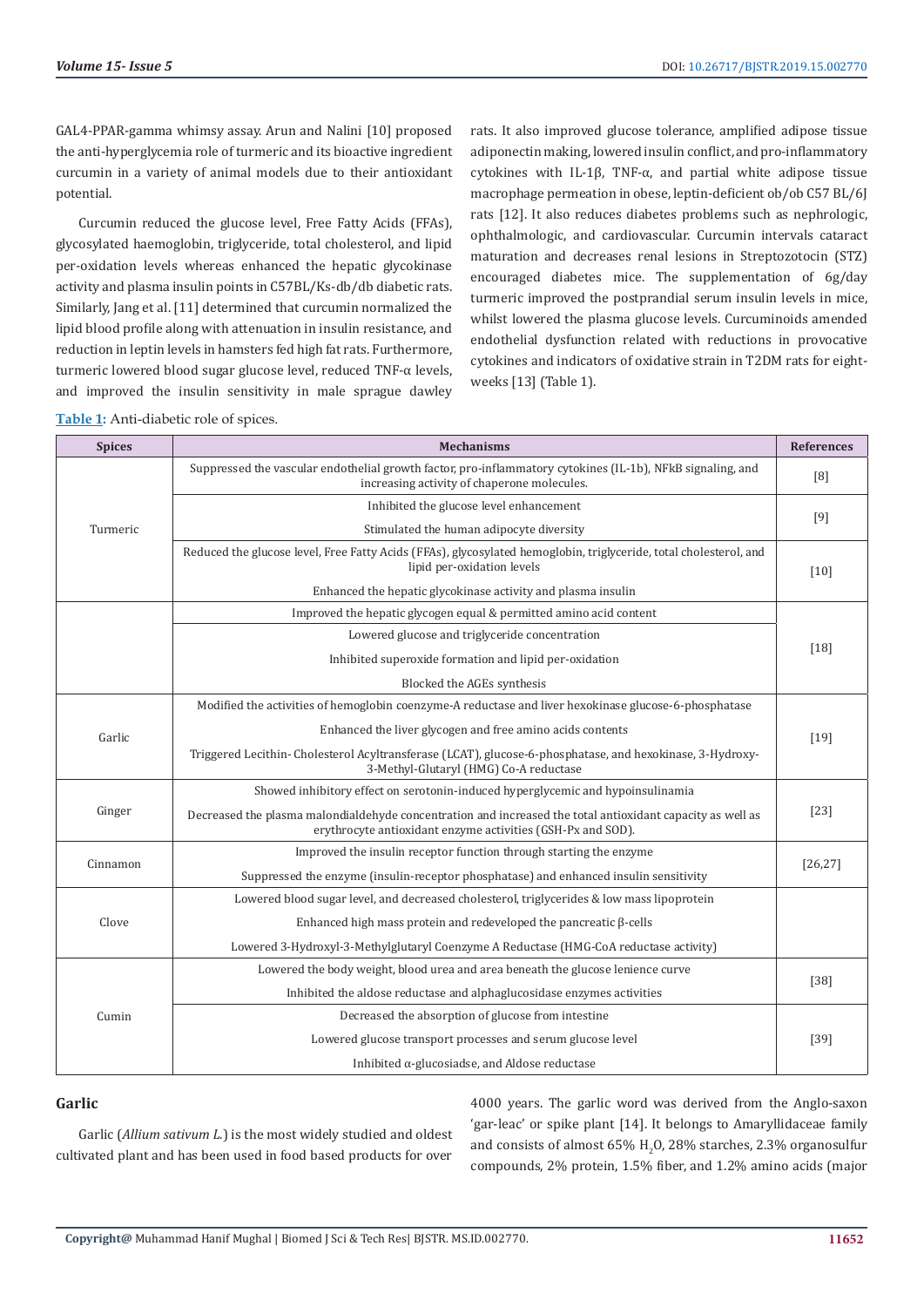Arginine). It comprises more than 200 biochemical compounds and additional key compounds are allicin, alliin, cycroalliin, Dialllyl Disulphide (DADS), and ajoene, β-phellandrene, geraniol, citral, a-phellandrene, linalool and enzymes (allinase, myrosinase, and peroxidase) [15]. It is also promising source of flavonoids, vitamins (A,  $B_1$ , C), and minerals such as potassium, phosphorous, manganese, selenium, sulphur, magnesium, calcium, sodium, iron, germanium, and trace iodine. It also consists of 17 amino acids with eight essential amino acids. Throughout metabolism, garlic is transformed into various metabolites such as allyl-mercaptan, n-acetyl-s-allyl cysteine, diallyl sulfoxide, diallyl sulfide, diallylsulfone, diallyl disulfide, and allylmethyl sulfide [16].

Diabetes is growing developing metabolic public health disorder and linked with abnormal levels of glucose in the bloodstream. It is an estimated to be 333 million people of diabetic by 2025. There are lot of natural phytochemicals are being disbursed by the patient as well as healthy person. These nutrients are used for treatment of the diabetes disease due to raw consumption, easy availability, low cost and least side effects [17]. The oral administration of synthetic oral anti-hypoglycemic agents are more operational to lowers the glucose level but on other side they produced the harmful effects in rats. Among these, the oral supplementation of the whole garlic extract has improved the hepatic glycogen equal & permitted amino acid content and dropped the glucose and triglyceride concentration in high sucrose-fed rats. Similarly, garlic extract depresses the blood sugar level, inhibits superoxide formation and lipid per-oxidation in rats. S-allyl cysteine is a potent antioxidant which blocked the AGEs synthesis that augmented the insulin release effect and hepatic metabolism [18]. Allicin controls the blood sugar level in serum and modifies the activities of haemoglobin coenzyme-A reductase and liver hexokinase glucose-6-phosphatase towards normal rats.

Likewise, supplementation of allicin to rabbits crucially enhanced the liver glycogen and free amino acids contents that overwhelms the triglycerides level, liver serum proteins, and Fasting Blood Sugar (FBS) as compared to high sucrose-fed diet mice. The administration of S-Methyl Cysteine Sulfoxide (SMCS) and diallylthiosulfinate to alloxan induced diabetic rats that triggers many enzymes including Lecithin- Cholesterol Acyltransferase (LCAT), glucose-6-phosphatase, and hexokinase, 3-Hydroxy-3-Methyl-Glutaryl (HMG) Co-A reductase [19]. Osman et al. [20] used daily intra-peritoneal management of different concentrations of allicin such as little dose 8 mg/kg or extraordinary dose 16 mg/ kg but more with high dose up to 29 days to type1 diabetic mice. They efficiently lessen the levels of anti-islet cell antibodies ICA, elevated pan innate cells marker (CD11b), the elevated pan B cell marker (CD19), and elevated pan T cell marker (CD90). These markers are improved due to autoimmunity process and were significantly lowered after the allicin supplementation; depressed level of insulin owing to injured langerghans key cell which was considerably greater in the serum owing to fixing tissue process

after allicin application. Garlic and its bio-active component accomplish mechanistically hypoglycemic role through releasing of bound insulin or improving insulin sensitivity and high pancreatic excretion of insulin from β-cells. S-allyl cysteine re-establishes its function in streptozotocin-diabetic rats through avoiding free radicals formation and also modulating the NADPH oxidase [21].

# **Ginger**

Ginger (*Zingiber officinale*) belongs to the family Zingiberaceae and has been used all over the world as a natural food component to arrange food based products. It consists of carbohydrates 60- 70%, water 9-12%, protein 9%, ash 8%, fatty oil 3-6%, crude fiber 3-8%, and volatile oil 2-3%. It is also promising source of essential volatile oils including 30-70% alpha-zingiberene, 15-20% beta-sesquiphellandrene, 10-15% beta-bisabolene, curcumene, betaphellandrene, camphene, zingiberene, respectively [22]. A alike result was reported by Akhani et al. [23] who determined that ginger juice exhibits hypoglycemic doings in both usual and streptozotocin-induced diabetic mice, through its inhibitory effect on serotonin-induced hyperglycemic and hypoinsulinamia.

On the other end, the management of ginger extract to STZinduced diabetic mice caused substantial decreases in plasma malondialdehyde concentration and significant increases in total antioxidant capacity as well as erythrocyte antioxidant enzyme activities (GSH-Px and SOD). The decrease in malondialdehyde level in ginger-treated diabetic rats, is in conventionality with previously reported data. It was found that administering ginger powder to streptozotocin-induced diabetic rats caused vital decrease in TBARS levels. It was also mentioned that decreases in TBARS levels may upsurge the activity of glutathione peroxidase in treated mice. Thus, an increase of plasma antioxidant capacity caused diminutions plasma-free radical and lipid peroxidation (MAD), when overwhelming herbal extracts comprising antioxidants [24].

### **Cinnamon**

Cinnamon (*Cinnamomum Zeylanicum*) is mainly used in the food based products such as perfumes, and medicines due to its fragrance. Cinnamon is bulging source of cinnamaldehyde and trans-cinnamaldehyde essential oils that showed various health endorsing properties. It is gifted source of several bioactive components i.e. cinnamaldehyde, cinnamic acid, cinnamate, and several essential oils including trans-cinnamaldehyde, cinnamyl acetate, eugenol, L-borneol, b-caryophyllene, caryophyllene oxide, E-nerolidol, L-bornyl acetate, α-terpineol, α-cubebene, α-thujene and terpinolene [25]. *In vitro* studies Broadhurst et al. [26] compared 49 spices, herbs, and medicinal plant extracts for their insulin-like action in an *in vitro* study and determined that aqueous extracts of cinnamon showed 20 times more antioxidant potential as compared to other compounds. It also improved the insulin receptor function through starting the enzyme that bases insulin to bind to cells and suppressing the enzyme (insulin-receptor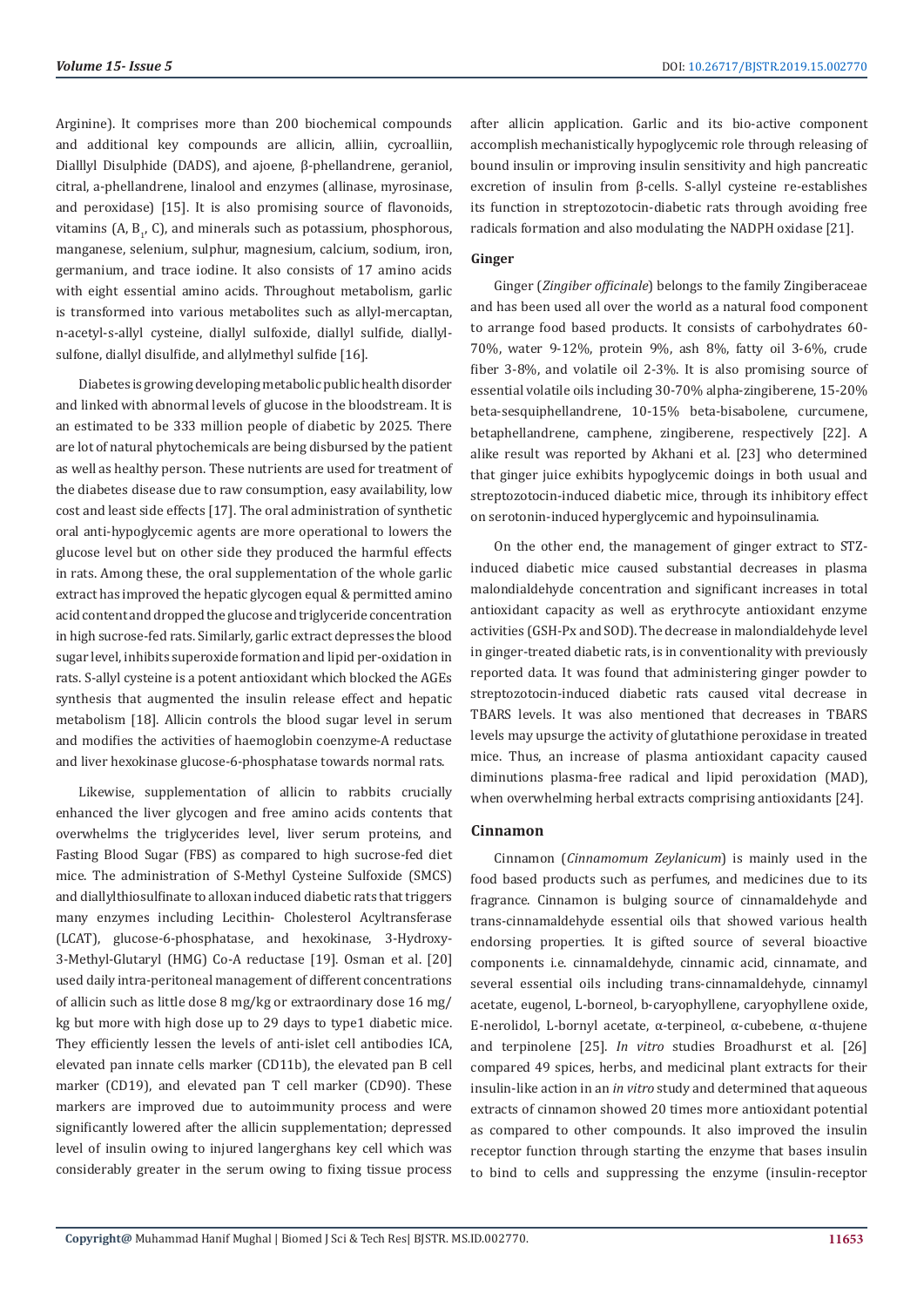phosphatase), important to most phosphorylation of the insulin receptor that is linked with enhanced insulin sensitivity.

The Methylhydroxychalcone Polymer (MHCP) in cinnamon has capability to act as insulin mimetic in 3T3-L1 adipocytes [27]. The MHCP down regulated glycogen synthase kinase-3β (GSK-3β) activity and stimulated the autophosphorylation of the Insulin Receptor (IR), glycogen synthesis, Glycogen Synthase (GS) activity, and up regulated glucose endorsement in 3T3-L1 adipocytes. The glycogen synthesis inspiration is done via Phosphatidylinositol (PI) 3-kinase dependent pathway. Anderson et al. [28] assessed the *in vitro* insulin-potentiating activity of procyanidin type-A polymers (monomers) of cinnamon in epididymal fat cells.

### **Clove**

The herbs and spices excite the pancreas to interfere with dietary glucose absorption, produce and reinvent insulin, and insulin careful action of the bioactive ingredients. Clove is prominent source of essential oils such as caryophyllene, eugenol, alpha-terpinyl acetate, alpha-humulene, methyl eugenol, eugenyl, naphthalene, actyl eugenol, heptanone, sesquiterpenes, chavicol, vanillian, and methyl salicylate pinene and used in many food based products [29]. Diabetes mellitus is a chronic human health syndrome that associated with high abstaining blood sugar level and lipoprotein complications. During cellular metabolism, production of reactive oxygen species, environmental factors and life style injury the cell membranes that caused diabetes. Streptozotocin induced diabetic rats increase the oxidative stress, oxidized LDL-cholesterol and other lipoproteins problems. During oxidation, LDL-cholesterol is quickly absorbs and damages through macrophages and improves the degradation of un-oxidized LDL-cholesterol [30].

Clove has mimetic effect on hypolipidemia through following mechanism such as lowering blood sugar level, decreasing cholesterol, triglycerides & low mass lipoprotein, and enhancing high mass protein. It redevelops the pancreatic β-cells through lowering 3-hydroxyl-3-methylglutaryl coenzyme A reductase (HMG-CoA reductase activity) [31].

#### **Basil**

The basil (*Ocimum sanctum*) belongs to family Labiatae. It is gifted source of essential oil such as octane, α-Thujene, ethyl 2-methyl butyrate, α-pinene, (Z)-3-hexanol, myrecene, β-pinene, limocene, ethyl benzene, allo-oc-imene, terpiniolene, α-cubebene, butyl-benzene, eugenol, linalool, carvacrol, borneol, methyl eugenol, iedol, humulene oxide, germacrene-D, τ-cadinol, α-guaiol, (EZ) famesol, α- bisbolol, elemol, cissesquisainene hydrate, selin-11-en-4-α-ol, tetradecanal, and 14-hydroxy-α-humulene. These bioactive ingredients depends on the processing & storage conditions, type of soil, and harvesting time [32].

Vats et al. [33] determined that basil vital oil is known for its therapeutic benefits to significantly decrease the abstaining blood

sugar level, reduction in uronic acid, entire cholesterol, triglyceride and total lipid in both usual and alloxanized mice. Similarly, the ethanolic extract of basil leaves reduced the glucose along with improved in the renal glycogen gratified, whilst hepatic glycogen and skeletal muscle stages are lowered in streptozotocin-diabetic mice. Lemhadri et al. [34] evaluated, that use of basil extract (0.2 g/kg) for 30 days affected a substantial decrease in the plasma glucose level, whilst renal glycogen content improved 10 fold while skeletal muscle and hepatic glycogen levels lowered by 68 and 75% respectively in streptozotocin diabetic rats as associated to resistor. The earlier outcomes of Rai et al. [35] determined the possibility of supplementation of basil powder on glycemic control in 27 noninsulin dependent diabetes mellitus subjects. They significantly lowered sugar level (20.8%) after 30<sup>th</sup> day.

## **Cumin**

Cumin (*Nigella sativa. L*) belongs to family Ranunculaceae and is an excellent source of thymoquinone, thymol and dithymoquinone compounds. These compounds are operative against cardiovascular diseases, different types of human cancers, diabetes complications, kidney disease, asthma etc [36]. In anti-diabetic effects, cumin considerably enhanced the area beneath the glucose acceptance curve and hyperglycemic peak in rabbits. The methanolic excerpt of cumin seeds lower the blood glucose and overwhelms the creatinine, blood urea nitrogen, glycosylated haemoglobin, and better-quality serum glycogen and insulin contents in Streptozotocin (STZ) and alloxan diabetic rats [37]. *In vitro*, cumin prohibited α-crystallin, glycation of whole soluble protein, and behind the development and ripening of STZ-induced cataract in rats. It prohibited the loss of chaperone activity and also lessened the organizational changes of α- crystalline (long-lived protein) in lens of diabetic rats. The management of cumin lowered the hyperglycemia and glucosuria attended by an enhancement in body weight, blood urea and compact evacuation of urea and creatinine for eight-week in STZdiabetic rats.

It also meaningfully lowered the area beneath the glucose lenience curve. Cuminaldehyde also inhibited the aldose reductase and alphaglucosidase enzymes activities [38]. From the results of a study showed that treatment with cumin 50,100,200 gm/ kg of forage lead to decrease serum glucose level when compare with diabetic control group. The effect of cumin may be due to its ability to inhibit α-glucosidase. This enzyme is answerable about degradation of disaccharide like sucrose, and polysaccharide like starch to monosaccharides referred that treatment with polyphenolic compound extracted from black cumin in rats leads to decrease serum glucose level as a result to the effect of α-glucosiadse. The hypoglycemic outcome of cumin may be due to presence of flavones, which found that flavones have an effect to hinder α-glucosiadse, and Aldose reductase, also flavones cause decrease absorption of glucose from intestine through reduction in glucose transport processes that rest on calcium. Other possible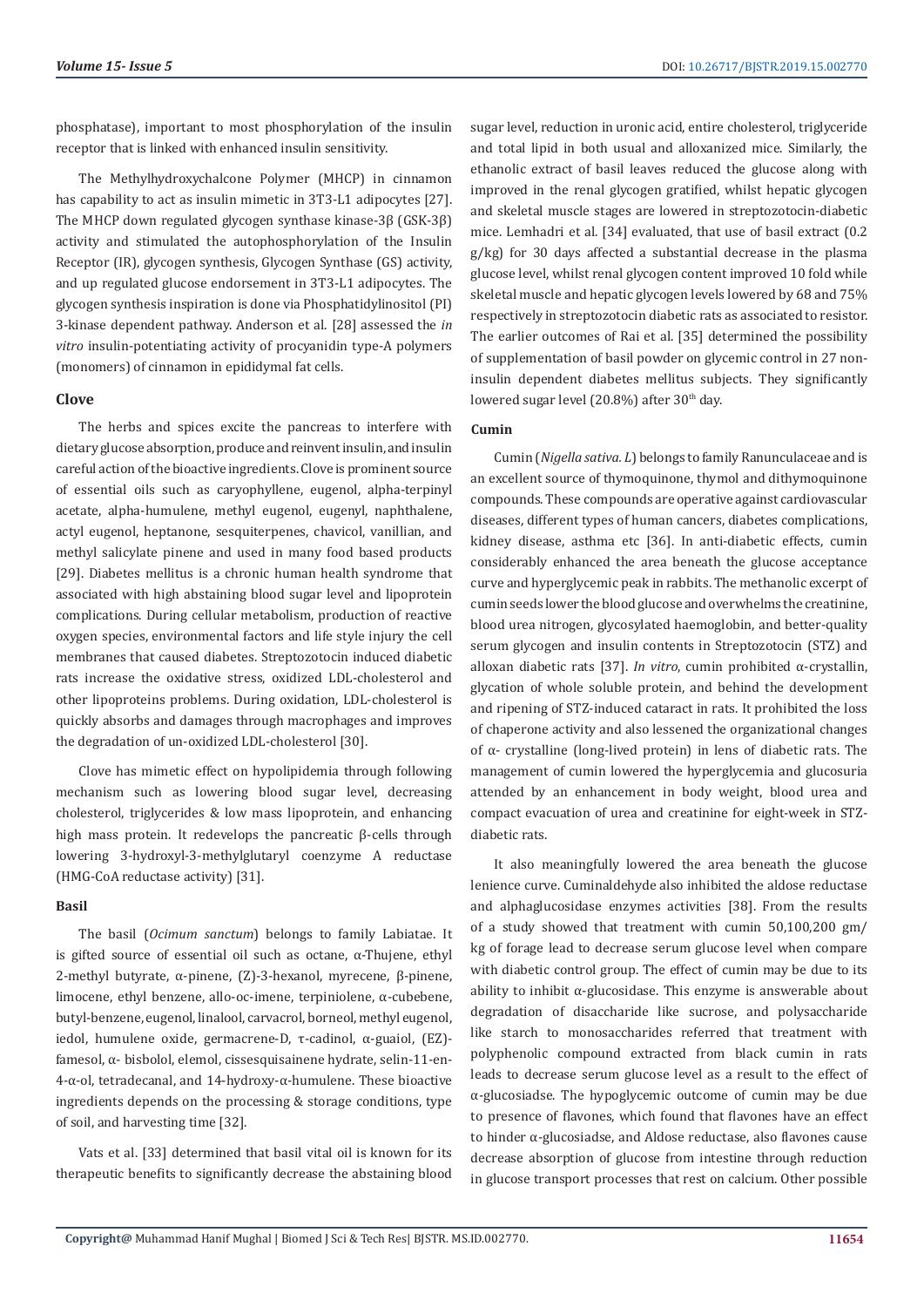mechanism to decrease of serum glucose level due to cumin management may be due to the presence of cuminaldehyde, this substance have capability to inhibit  $\alpha$ -glucosiadse, and Aldose reductase, and these enzymes works to avoid rise of insulin level in the body [39].

#### **Rosemary**

Rosemary (*Rosmarinus officinalis L.*) fit into the family Lamiaceae and is being used as a food flavoring agent due to its powerful antimicrobial, anticancer, anti-diabetic activities and also as a chemo-preventive agent. It constitutes a wide variety of bioactive phytochemicals such as, carnosic acid, carnosol, 7-methylepirosmanol, rosmanol, rosmadial, isorosmanol, rosmaridiphenol, caffeic acid, and rosmariquinone, approximately 90% of the antioxidant activity of rosemary is owing to the presence of carnosol and camosic acid [40]. The oral supplementation of rosemary leaf extract lowers the glucose level, total cholesterol, triglycerides, LDL-cholesterol and enhances the HDL-cholesterol. As a hypolipidemic role of rosemary, it is also tortuous in exclusion of the lipids from the body [41]. The supreme important phenolic mixtures such as caffeic, ferulic acids, ellagic, rosmarinic acid, sesamol, and vanillin suppress the atherosclerosis. Additionally, rosemary compounds have cardio protective abilities to guard LDL from oxidative alteration in mice. Similarly, carnosic acid (derived from rosemary) suppressed the LDL oxidation in a dose reliant on manner [42].

#### **Oregano**

The oregano (*origanum vulgare*) is an important genus of the Lamiaceae family and is broadly used all over the world. It consists of oleanolic acid, flavonoids, ursolic acid, caffeic, terpinene, hydroquinones, p-cymene, carvacrol, lithospermic, thymol, and rosemarinic acids, and tannins. Phenolic mixtures have 71% of the total oil [43]. In this context, Talpur et al. [44] investigated that oregano extract improves glucose concentration through growing insulin sensitivity. It exerts the anti-hyperglycemic role owing to the interference on stimulation of glucose application or captivation of dietary starches in small intestine or by peripheral tissues. Likewise, Takeda et al. [45] presented the anti-hyperglycemic activity of oregano phenolic glucosides due to inhibition of tubular glucose re-absorption and a decrease in the intestinal absorption of glucose. Similarly, supplementation of aqueous extract of oregano leaves significantly lowered the neck of glycosylated Haemoglobin (HbA1C) (High level of HbAlc indicates DM) in rats.

The depressed level of HbA1C in the oregano leaf extract preserved diabetic mice may be due to stimulating the insulin level from the remainder pancreatic β-cells. Moreover, Broadhurst et al. [46] evaluated that oregano extracts showed the hypoglycemic effect through civilizing glucose and insulin metabolism. One of study conducted by Vinay et al. [47], the administration of oregano showed a substantial increment in muscle and liver glycogen level in diabetic rats. The improvement in hepatic glycogen contents may

be due to amplified level of insulin that lowered glycogenolysis & gluconeogenesis, and enhanced glycogenesis. Hence, the hypoglycemic effect of oregano may be due to improve in glycogen storage and insulin secretion, protection of remaining pancreatic β cells, respectively [37]. The management of aqueous extract of oregano leaves lessen the concentration of blood glucose in Streptozotocin (STZ) induced diabetic mice without affecting basal plasma insulin absorptions [48].

### **Coriander**

Plants and their bioactive compounds exhibited a capable role to curtail various human ailments. Phytotherapy is another major and well known and alternative medicinal (CAM) therapeutic modality. It is very effective to alleviate the human health related ailments without side effects [49]. The coriander (*Coriandrum sativum*) belongs to apiaceae and being used as a curative agent in many food based yields for long centuries. The ingesting of nutraceutical compounds of coriander plays a prominent role in health curative functions of humans. It is capable source of resin, oxalic acid, volatile oils and carbazole alkaloids that potential source of bicyclomahanimbicine and mahanimbicine. Coriander is comprised of linalool (60-80 percent), γ-terpinene (1-8 percent), terpinen-4-ol (trace-3 percent), hydrocarbons; ρ-cymene (trace-3.5 percent), ketones (7-9 percent) and esters [50]. There is another mechanism involved in hypoglycemic activity of rats such as lowered the cholesterol biosynthesis through suppression of 3-hydroxy-3-methylglutaryl coenzyme A reductase (cholesterol biosynthesis enzyme), 2- Increase in Lecithin–Cholesterol-Acyl Transferase (LCAT) activity, 3 Improved the poverty of cholesterol to fecal bile acids and impartial sterols. The hypotriglyceridemic effect of coriander through suppression of lipogenic enzymes or inhibiting hormone-sensitive tissue lipases, activating LCAT and tissues lipases [50].

### **Conclusion**

Spices have been reported as significant source of bioactive compounds to cure the human diseases. These spices and their compounds have been also attested for diabetes complications in animal trials. Diabetes mellitus is a chronic disorder and associated with insulin deficiency. Beta cells from pancreas secretes the insulin which normalize the blood sugar level. On other side, spices polyphenols significantly lowered the enhanced blood sugar levels and lipid peroxidation in streptozotocin induced diabetic. They maintain and restore the antioxidant enzyme levels. They prevent from hyperglycaemia-induced oxidative tissue damage and cataract formation.

### **References**

- 1. Chang J (2000) Medicinal herbs: drugs or dietary supplements? Biochem Pharmacol 59(3): 211-219.
- 2. Li XM, Srivastava K (2006) Traditional Chinese medicine for the therapy of allergic disorders. Curr Opin Otolaryngol Head Neck Surg 14(3): 191- 196.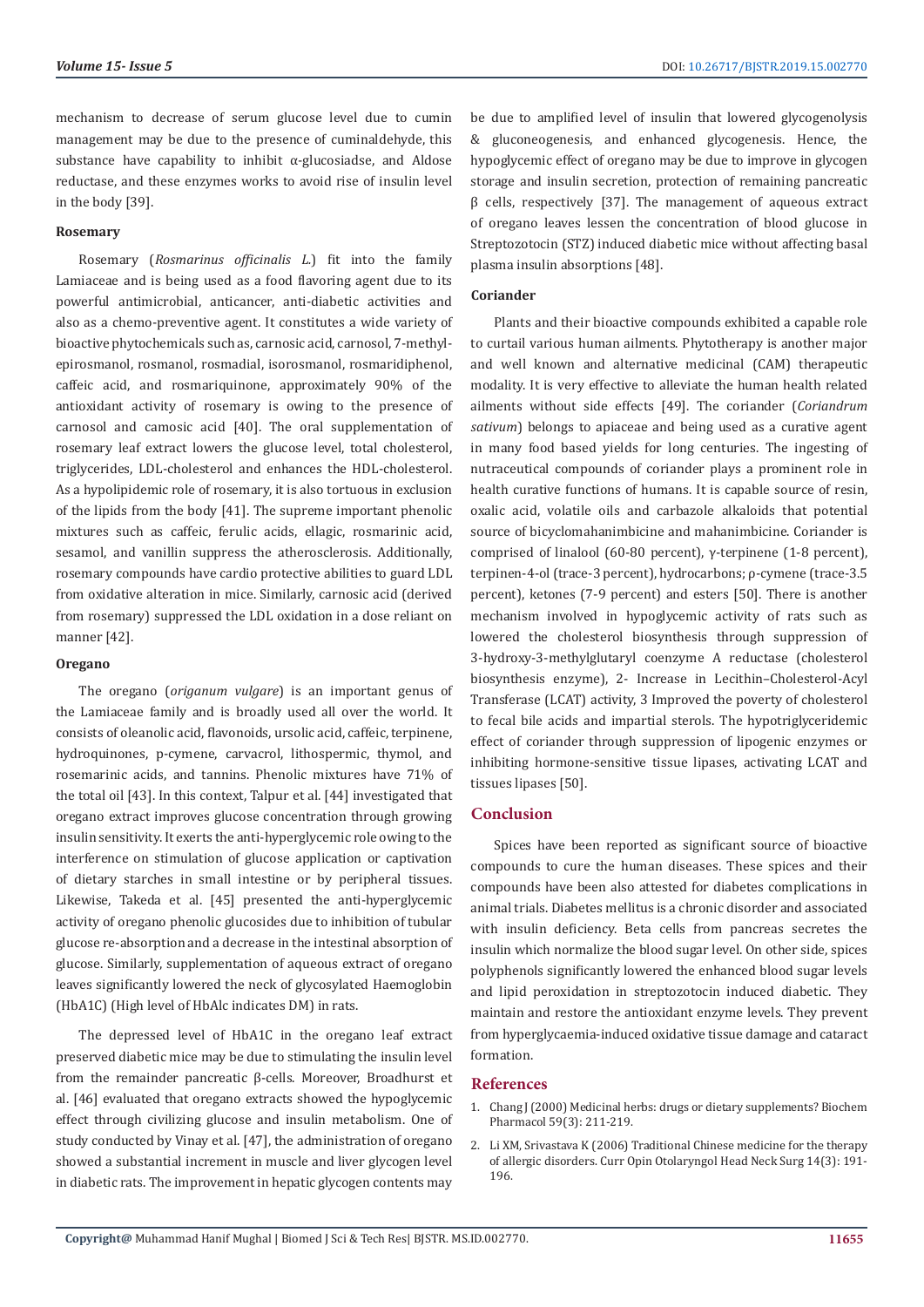- 3. Moon DO, Kim MO, Lee JD, Choi YH, Kim GY (2010) Rosmarinic acid sensitizes cell death through suppression of TNF-alpha-induced NFkappaB activation and ROS generation in human leukemia U937 cells. Cancer Lett 288(2): 183-191.
- 4. Kadri A, Zarai Z, Chobba IB, Bekir A, Gharsallah A, Damakm N, Gdoura M (2011) Chemical constituents and antioxidant properties of *Rosmarinus officinalis L*. essential oil cultivated from South-Western Tunisia. J Med Plants Res 5(25): 5999-6004.
- 5. Perumalla AVS, Hettiarachchy NS (2011) Green tea and grape seed extracts Potential applications in food safety and quality. Food Res Int 44(4): 827-839.
- 6. Sacchetti G, Maietti S, Muzzoli M, Scaglianti M, Manfredini S, et al. (2005) Comparative evaluation of 11 essential oils of different origin as functional antioxidants, antiradicals and antimicrobials in foods. Food Chem 91(4): 621-632.
- 7. Henrotin Y, Clutterbuck AL, Allaway D, Lodwig EM, Harris P, et al. (2010) Biological actions of curcumin on articular chondrocytes. Osteoarthritis and cartilage/OARS Osteo Res Soc 18(2): 141-149.
- 8. Murugan P, Pari L (2006) Effect of tetra hydrocurcumin on plasma antioxidants in streptozotocin-nicotinamide experimental diabetes. J Basic Clin Physiol Pharmacol 17(4): 231-244.
- 9. Kuroda M, Mimaki Y, Nishiyama T, Mae T, Kishida H, et al. (2005) Hypoglycemic effects of turmeric (*Curcuma longa L.* rhizomes) on genetically diabetic KK-Ay mice. Biol Pharm Bull 28(5): 937-939.
- 10. Arun N, Nalini N (2002) Efficacy of turmeric on blood sugar and polyol pathway in diabetic albino rats. Plant Foods Hum Nutr 57(1): 41-52.
- 11. Jang EM, Choi MS, Jung UJ, Kim MJ, Kim HJ, et al. (2008) Beneficial effects of curcumin on hyperlipidemia and insulin resistance in high-fat-fed hamsters. Metabolism 57(11): 1576-1583.
- 12. Weisberg SP, McCann D, Desai M, Rosenbaum M, Leibel RL, et al. (2003) Jr. Obesity is associated with macrophage accumulation in adipose tissue. J Clin Invest 112(12): 1796-1808.
- 13. Usharani P, Mateen AA, Naidu MU, Raju YS, Chandra N (2008) Effect of NCB-02, atorvastatin and placebo on endothelial function, oxidative stress and inflammatory markers in patients with type 2 diabetes mellitus: A randomized, parallel-group, placebo-controlled, 8-week study. Drugs RD 9(4): 243-250.
- 14. Cerella C, Dicato M, Jacob C, Diederich M (2011) Chemical properties and mechanisms determining the anti-cancer action of garlic-derived organic sulfur compounds. Anticancer Agents Med Chem 11(3): 267- 271.
- 15. Iciek M, Kwiecień I, Włodek L (2009) Biological properties of garlic and garlic-derived organosulfur compounds. Environ Mol Mutagen 50(3): 247-265.
- 16. Bungu L, Van de Venter M, Frost C (2008) Evidence for an *in vitro* anticoagulant and antithrombotic activity in *Tulbaghia violacea*. African J Biotechnol 7(6): 681-688.
- 17. Elliott JA, Jackson S, King S, McHugh R, Docherty NG, et al. (2015) GuT hormone suppression increases food intake after esophagectomy with gastric conduit reconstruction. Ann Surg 262(5): 824-830.
- 18. Khan V, Najimi AK, Akhtar M, Aqil M, Mujeeb M, et al. (2012) A pharmacological appraisal of medicinal plants with antidiabetic potential. J Pharm Bioallied Sci 4(1): 27-42.
- 19. Noor A, Bansal VS, Vijayalakshmi MA (2013) Current update on antidiabetic biomolecules from key traditional Indian medicinal plants. Curr Sci 104(6): 721.
- 20. Osman M, Adnan A, Salmah BN, Alashkham F (2012) Allicin has significant effect on autoimmune anti-islet cell antibodies in type 1 diabetic rats. Pol J Pathol 63(4): 248-254.
- 21. Yang J, Wang T, Yang J, Rao K, Zhan Y, et al. (2013) S-allyl cysteine restores erectile function through inhibition of reactive oxygen species generation in diabetic rats. Androl 1(3): 487-494.
- 22. Kumar P, Mishra S, Malik A, Satya S (2011) Repellent, larvicidal and pupicidal properties of essential oils and their formulations against the house fly, *Musca domestica*. Med Vet Entomol 25(3): 302-310.
- 23. Akhani SP, Vishwakarma SL, Goyal RK (2004) Anti-diabetic activity of *Zingiber officinale* in streptozotocin-induced type I diabetic rats. J Pharm Pharmacol 56: 101-105.
- 24. Sozmen EY, Soxmen B, Delen Y, Onat T (2001) Catalase superoxide dismutase (SOD) and catalase/paraoxonase (PON) ratios may implicate poor glycemic control. Arch Med Res 32: 283-287.
- 25. Yeh HF, Luo CY, Lin CY, Cheng SS, Hsu YR, et al. (2013) Methods for thermal stability enhancement of leaf essential oils and their main constituents from indigenous cinnamon (*Cinnamomum osmophloeum*). J Agric Food Chem 61(26): 6293-6298.
- 26. Broadhurst CL, Polansky MM, Anderson RA (2000) Insulin-like biological activity of culinary and medical plant aqueous extracts *in vitro*. J Agric Food Chem 48: 849-52.
- 27. Jarvill-taylor KJ, Anderson RA, Graves DJ (2001) A hydroxychalcone derived from cinnamon functions as a mimetic for insulin in 3T3-l1 adipocytes. J Am Coll Nut 20(4): 327-336.
- 28. Anderson RA, Broadhurst GL, Polansky MM, Schmidt WF, Khan A, et al. (2004) Isolation and characterization of polyphenol type-Apolymers from cinnamon with insulin-like biological activity. J Agric Food Chem 52(1): 65-70.
- 29. Sengupta A, Ghosh S, Bhattacharjee S (2005) Dietary cardamom inhibits the formation of azoxymethane-induced aberrant crypt foci in mice and reduces COX-2 and iNOS expression in the colon. Asian Pac J Cancer Prev 6(2): 118-22.
- 30. Prakash P, Gupta N (2005) Therapeutic uses of *Ocimum sanctum Linn* (Tulsi) with a note on eugenol and its pharmacological actions: a short review. Indian J Physiol Pharmacol 49(2): 125-131.
- 31. Srinivasan K (2005) Spices as influencers of body metabolism: An overview of three decades of research. Food Res Int 38: 77-86.
- 32. Kothari SK, Bhattacharya AK, Ramesh S (2004) Essential oil yield and quality of methyl eugenol rich *Ocimum tenuiflorum L.* f. (*syn. O. sanctum L.*) grown in South India as influenced by method of harvest. J Chromatogr 1054: 67-72.
- 33. Vats V, Grover JK, Rathi SS (2002) Evaluation of antihyperglycemic and hypoglycemic effect of *T foenumgraecum*, *O sanctum* and *P marsupium* in normal and alloxanized diabetic rats. J Ethn 79(1): 95-100.
- 34. Lemhadri A, Zeggwagh NA, Maghrani M, Jouad H, Eddouks, M (2004) Anti-hyperglycaemic activity of the aqueous extract of Origanum vulgare growing wild in Tafilalet region. J Ethn 92(2-3): 251-256.
- 35. Rai V (1997) Effect of Tulsi (O sanctum) leaf powder supplementation on blood sugar levels, serum lipids and tissue lipids in diabetic rats. J Ethn 50: 9-16.
- 36. Lutterodt H, Luther M, Slavin M, Yin JJ, Parry J, et al. (2010) Fatty acid profile, thymoquinone content, oxidative stability, and antioxidant properties of cold-pressed black cumin seed oils. LWT-Food Sci Tech 43: 1409-1413.
- 37. Jagtap AG, Patil PB (2010) Antihyperglycemic activity and inhibition of advanced glycation end product formation by *Cuminum cyminum* in streptozotocin induced diabetic rats. Food Chem Toxicol 48(8-9): 2030- 2036.
- 38. Lee HS (2005) Cuminaldehyde: aldose reductase and alpha-glucosidase inhibitor derived from *Cuminum cyminum L.* seeds. J Agric Food Chem 53(7): 2446-2450.
- 39. Ani MCV, Varadaraj AN (2006) Antioxidant and antibacterial activities polyphenolic compounds from bitter Cumin (*Cuminum nigrum L.*). Eur Food Res Technol 224(1): 109-115.
- 40. Saber AS, Hawazen AL (2012) Protective Effect of Rosemary (*Rosmarinus officinalis*) Leaves Extract on Carbon Tetrachloride-Induced Nephrotoxicity in Albino Rats. Life Sci J 9: 779-785.